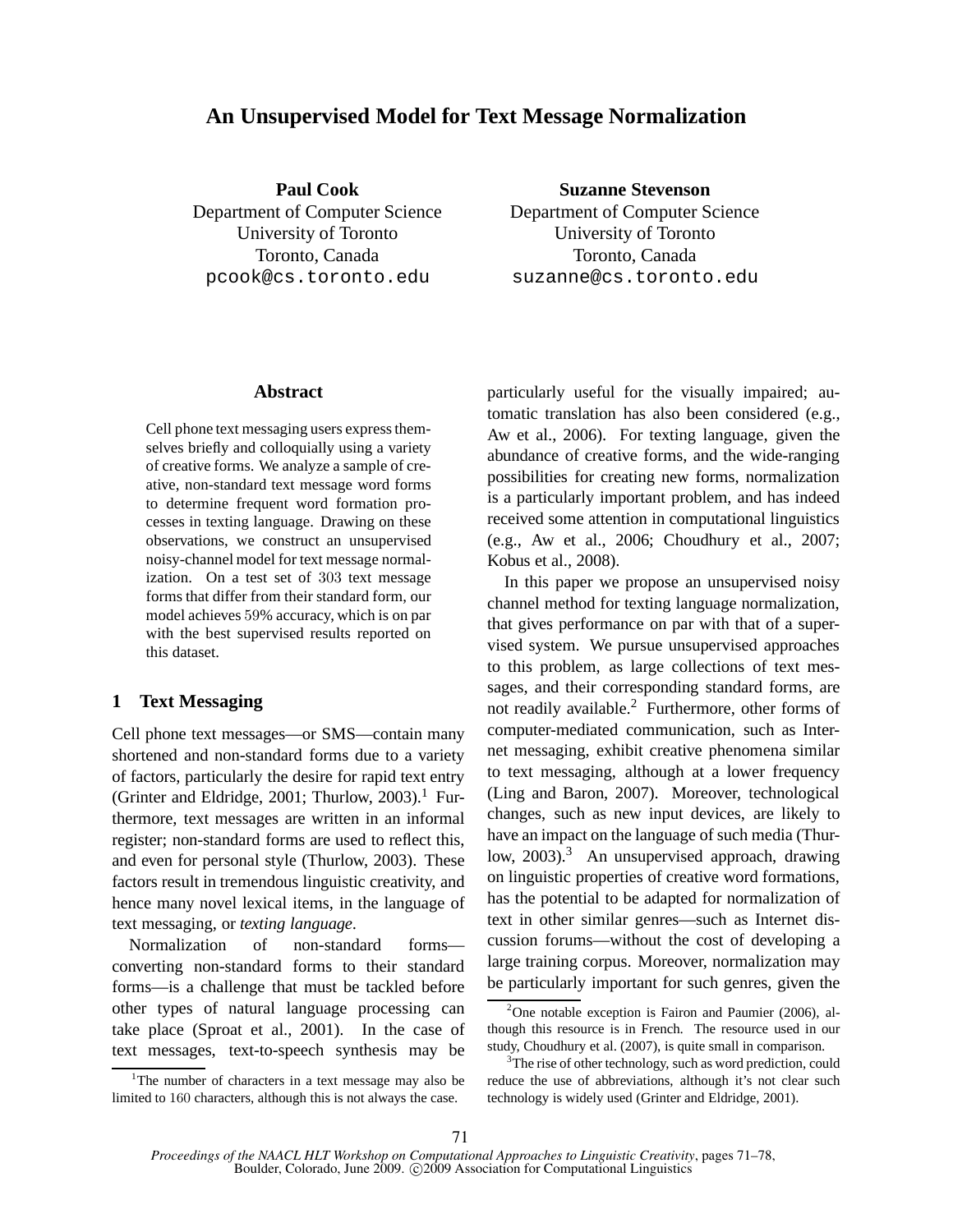| Formation type      | Freq. | Example             |
|---------------------|-------|---------------------|
| Stylistic variation | 152   | betta (better)      |
| Subseq. abbrev.     | 111   | dng (doing)         |
| Prefix clipping     | 24    | hol (holiday)       |
| Syll. letter/digit  | 19    | neway (anyway)      |
| G-clipping          | 14    | talkin (talking)    |
| Phonetic abbrev.    | 12    | cuz (because)       |
| H-clipping          | 10    | ello (hello)        |
| Spelling error      | 5     | darliog (darling)   |
| Suffix clipping     | 4     | morrow (tomorrow)   |
| Punctuation         | 3     | $b$ /day (birthday) |
| Unclear             | 34    | mobs (mobile)       |
| Error               | 12    | $gal$ (* $girl$ )   |
| Total               | 400   |                     |

Table 1: Frequency of texting forms in the development set by formation type.

need for applications such as translation and question answering.

We observe that many creative texting forms are the result of a small number of specific word formation processes. Rather than using a generic error model to capture all of them, we propose a mixture model in which each word formation process is modeled explicitly according to linguistic observations specific to that formation.

# **2 Analysis of Texting Forms**

To better understand the creative processes present in texting language, we categorize the word formation process of each texting form in our development data, which consists of 400 texting forms paired with their standard forms.<sup>4</sup> Several iterations of categorization were done in order to determine sensible categories, and ensure categories were used consistently. Since this data is only to be used to guide the construction of our system, and not for formal evaluation, only one judge (a native English speaking author of this paper) categorized the expressions. The findings are presented in Table 1.

Stylistic variations, by far the most frequent category, exhibit non-standard spelling, such as representing sounds phonetically. Subsequence abbreviations, also very frequent, are composed of a subsequence of the graphemes in a standard form, often omitting vowels. These two formation types account for approximately 66% of our development data; the remaining formation types are much less frequent. Prefix clippings and suffix clippings consist of a prefix or suffix, respectively, of a standard form, and in some cases a diminutive ending; we also consider clippings which omit just a *g* or *h* from a standard form as they are rather frequent.<sup>5</sup> A single letter or digit can be used to represent a syllable; we refer to these as syllabic (syll.) letter/digit. Phonetic abbreviations are variants of clippings and subsequence abbreviations where some sounds in the standard form are represented phonetically. Several texting forms appear to be spelling errors; we took the layout of letters on cell phone keypads into account when making this judgement. The items that did not fit within the above texting form categories were marked as unclear. Finally, for some expressions the given standard form did not appear to be appropriate. For example, *girl* is not the standard form for the texting form *gal*; rather, *gal* is an English word that is a colloquial form of *girl*. Such cases were marked as errors.

No texting forms in our development data correspond to multiple standard form words, e.g., *wanna* for *want to*. <sup>6</sup> Since such forms are not present in our development data, we assume that a texting form always corresponds to a single standard form word.

It is important to note that some text forms have properties of multiple categories, e.g., *bak* (*back*) could be considered a stylistic variation or a subsequence abbreviation. In such cases, we simply attempt to assign the most appropriate category.

The design of our model for text message normalization, presented below, uses properties of the observed formation processes.

# **3 An Unsupervised Noisy Channel Model for Text Message Normalization**

Let S be a sentence consisting of *standard forms*  $s_1s_2...s_n$ ; in this study the standard forms are reg-

<sup>&</sup>lt;sup>4</sup>Most texting forms have a unique standard form; however, some have multiple standard forms, e.g., *will* and *well* can both be shortened to *wl*. In such cases we choose the category of the most frequent standard form; in the case of frequency ties we choose arbitrarily among the categories of the standard forms.

 $5$ Thurlow (2003) also observes an abundance of g-clippings.  ${}^{6}$ A small number of similar forms, however, appear with a

single standard form word, and are therefore marked as errors.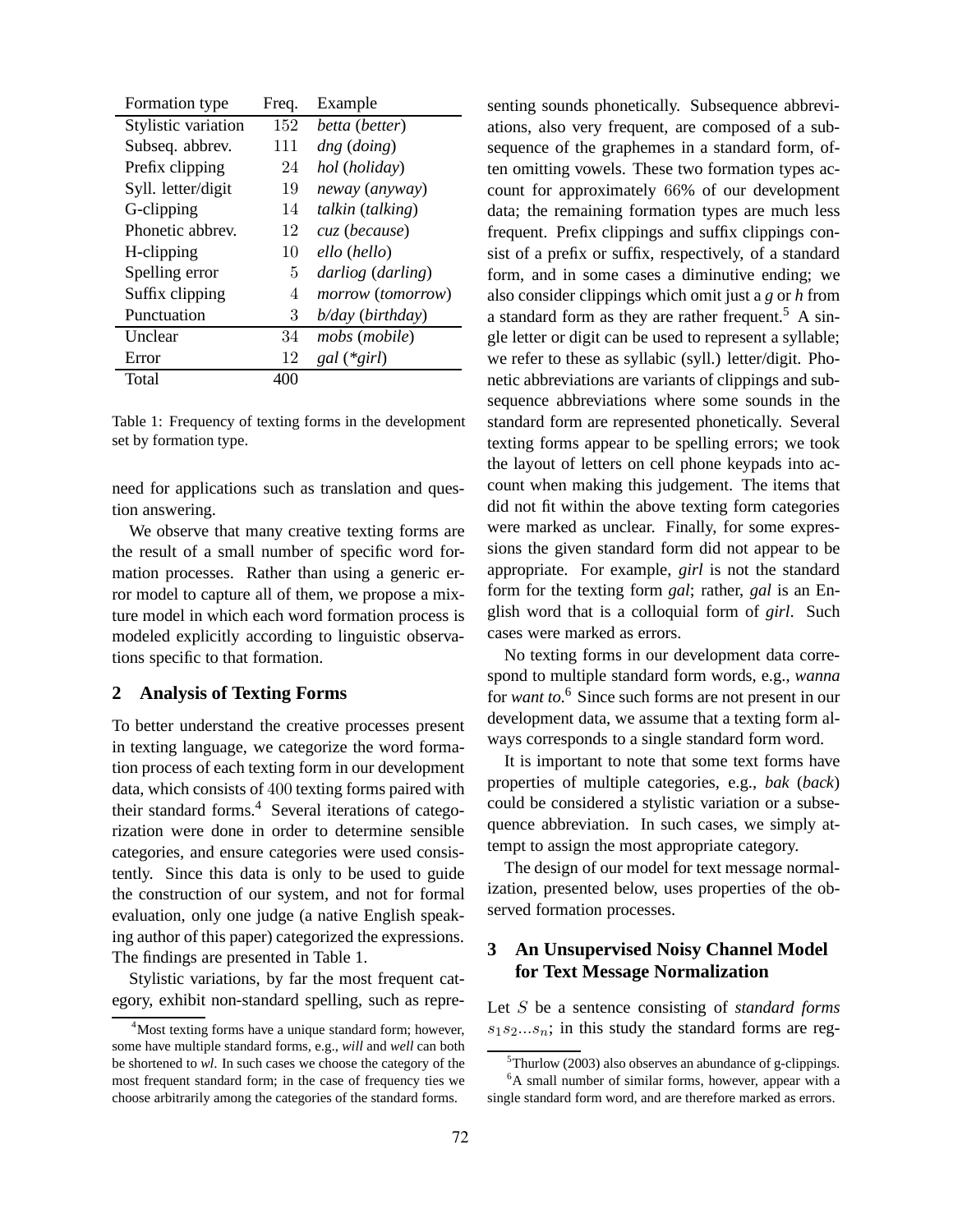ular English words. Let T be a sequence of *texting forms*  $t_1t_2...t_n$ , which are the texting language realization of the standard forms, and may differ from the standard forms. Given a sequence of texting forms  $T$ , the challenge is then to determine the corresponding standard forms S.

Following Choudhury et al. (2007)—and various approaches to spelling error correction, such as, e.g., Mays et al. (1991)—we model text message normalization using a noisy channel. We want to find  $\argmax_{S}P(S|T)$ . We apply Bayes rule and ignore the constant term  $P(T)$ , giving  $argmax_{S}P(T|S)P(S)$ . Making the independence assumption that each  $t_i$  depends only on  $s_i$ , and not on the context in which it occurs, as in Choudhury et al., we express  $P(T|S)$  as a product of probabilities:  $\operatorname{argmax}_S (\prod_i P(t_i|s_i)) P(S)$ .

We note in Section 2 that many texting forms are created through a small number of specific word formation processes. Rather than model each of these processes at once using a generic model for  $P(t_i|s_i)$ , as in Choudhury et al., we instead create several such models, each corresponding to one of the observed common word formation processes. We therefore rewrite  $P(t_i|s_i)$  as  $\sum_{wf} P(t_i|s_i, wf)P(wf)$  where wf is a word formation process, e.g., subsequence abbreviation. Since, like Choudhury et al., we focus on the word model, we simplify our model as below.

$$
\text{argmax}_{s_i} \sum_{\mathit{wf}} P(t_i|s_i,\mathit{wf}) P(\mathit{wf}) P(s_i)
$$

We next explain the components of the model,  $P(t_i|s_i, wf), P(wf),$  and  $P(s_i)$ , referred to as the word model, word formation prior, and language model, respectively.

#### **3.1 Word Models**

We now consider which of the word formation processes discussed in Section 2 should be captured with a word model  $P(t_i|s_i, wf)$ . We model stylistic variations and subsequence abbreviations simply due to their frequency. We also choose to model prefix clippings since this word formation process is common outside of text messaging (Kreidler, 1979; Algeo, 1991) and fairly frequent in our data. Although g-clippings and h-clippings are moderately frequent, we do not model them, as these very specific word formations are also (non-prototypical)

| graphemes | W | i thou   |    |  |
|-----------|---|----------|----|--|
| phonemes  | W | $\theta$ | au |  |

Table 2: Grapheme–phoneme alignment for *without*.

subsequence abbreviations. We do not model syllabic letters and digits, or punctuation, explicitly; instead, we simply substitute digits with a graphemic representation (e.g., *4* is replaced by *for*), and remove punctuation, before applying the model. The other less frequent formations—phonetic abbreviations, spelling errors, and suffix clippings—are not modeled; we hypothesize that the similarity of these formation processes to those we do model will allow the system to perform reasonably well on them.

#### **3.1.1 Stylistic Variations**

We propose a probabilistic version of editdistance—referred to here as edit-probability inspired by Brill and Moore (2000) to model  $P(t_i|s_i)$ , stylistic variation). To compute editprobability, we consider the probability of each edit operation—substitution, insertion, and deletion instead of its cost, as in edit-distance. We then simply multiply the probabilities of edits as opposed to summing their costs.

In this version of edit-probability, we allow twocharacter edits. Ideally, we would compute the editprobability of two strings as the sum of the editprobability of each partitioning of those strings into one or two character segments. However, following Brill and Moore, we approximate this by the probability of the partition with maximum probability. This allows us to compute edit-probability using a simple adaptation of edit-distance, in which we consider edit operations spanning two characters at each cell in the chart maintained by the algorithm.

We then estimate two probabilities:  $P(g_t|g_s, pos)$ is the probability of texting form grapheme  $g_t$  given standard form grapheme  $g_s$  at position pos, where pos is the beginning, middle, or end of the word;  $P(h_t|p_s, h_s, pos)$  is the probability of texting form graphemes  $h_t$  given the standard form phonemes  $p_s$ and graphemes  $h_s$  at position pos.  $h_t$ ,  $p_s$ , and  $h_s$  can be a single grapheme or phoneme, or a bigram.

We compute edit-probability between the graphemes of  $s_i$  and  $t_i$ . When filling each cell in the chart, we consider edit operations between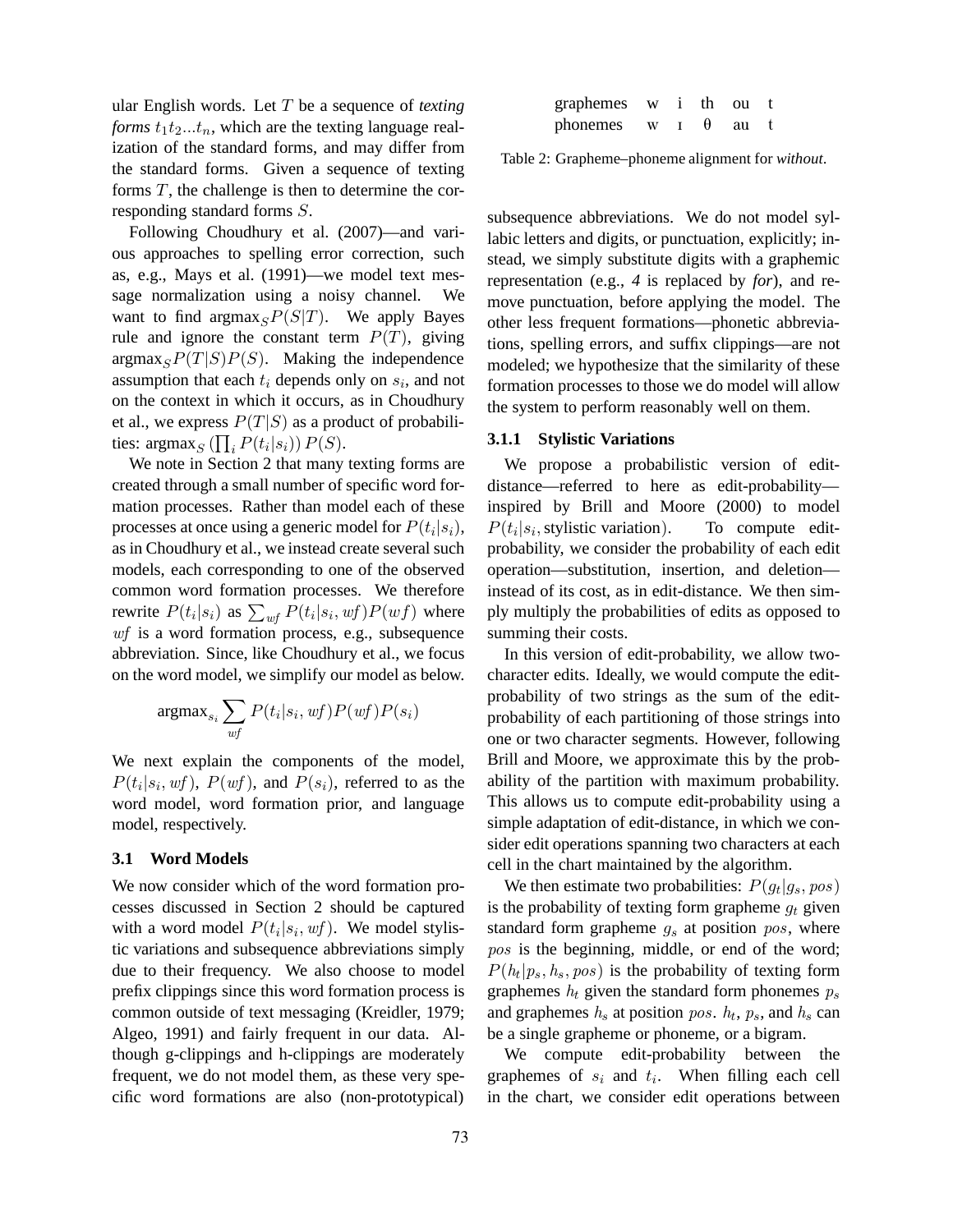segments of  $s_i$  and  $t_i$  of length 0–2, referred to as a and b, respectively. If a aligns with phonemes in  $s_i$ , we also consider those phonemes, p. In our lexicon, the graphemes and phonemes of each word are aligned according to the method of Jiampojamarn et al. (2007). For example, the alignment for *without* is given in Table 2. The probability of each edit operation is then determined by three properties—the length of  $a$ , whether  $a$  aligns with any phonemes in  $s_i$ , and if so,  $p$ —as shown below:  $|a|=0$  or 1, not aligned w/s<sub>i</sub> phonemes:  $P(b|a, pos)$  $|a|= 2$ , not aligned w/  $s_i$  phonemes: 0  $|a|= 1$  or 2, aligned w/  $s_i$  phonemes:  $P(b|p, a, pos)$ 

### **3.1.2 Subsequence Abbreviations**

We model subsequence abbreviations according to the equation below:

$$
P(t_i|s_i, \text{subseq abrv}) = \begin{cases} c & \text{if } t_i \text{ is a subseq of } s_i \\ 0 & \text{otherwise} \end{cases}
$$

where  $c$  is a constant.

Note that this is similar to the error model for spelling correction presented by Mays et al. (1991), in which all words (in our terms, all  $s_i$ ) within a specified edit-distance of the out-of-vocabulary word  $(t<sub>i</sub>$  in our model) are given equal probability. The key difference is that in our formulation, we only consider standard forms for which the texting form is potentially a subsequence abbreviation.

In combination with the language model,  $P(t_i|s_i)$ , subseq abbrev) assigns a non-zero probability to each standard form  $s_i$  for which  $t_i$  is a subsequence, according to the likelihood of  $s_i$ (under the language model). The models interact in this way since we expect a standard form to be recognizable relative to the other words for which  $t_i$ could be a subsequence abbreviation

## **3.1.3 Prefix Clippings**

We model prefix clippings similarly to subsequence abbreviations.

$$
P(t_i|s_i, \text{prefix clipping}) = \begin{cases} c & \text{if } t_i \text{ is possible} \\ & \text{pre. clip. of } s_i \\ 0 & \text{otherwise} \end{cases}
$$

Kreidler (1979) observes that clippings tend to be mono-syllabic and end in a consonant. Furthermore, when they do end in a vowel, it is often of a regular form, such as *telly* for *television* and *breaky* for *breakfast*. We therefore only consider  $P(t_i|s_i)$ , prefix clipping) if  $t_i$  is a prefix clipping according to the following heuristics:  $t_i$  is monosyllabic after stripping any word-final vowels, and subsequently removing duplicated word-final consonants (e.g, *telly* becomes *tel*, which is a candidate prefix clipping). If  $t_i$  is not a prefix clipping according to these criteria,  $P(t_i|s_i)$  simply sums over all models except prefix clipping.

## **3.2 Word Formation Prior**

Keeping with our goal of an unsupervised method, we estimate  $P(wf)$  with a uniform distribution. We also consider estimating  $P(wf)$  using maximum likelihood estimates (MLEs) from our observations in Section 2. This gives a model that is not fully unsupervised, since it relies on labelled training data. However, we consider this a lightly-supervised method, since it only requires an estimate of the frequency of the relevant word formation types, and not labelled texting form–standard form pairs.

## **3.3 Language Model**

Choudhury et al. (2007) find that using a bigram language model estimated over a balanced corpus of English had a negative effect on their results compared with a unigram language model, which they attribute to the unique characteristics of text messaging that were not reflected in the corpus. We therefore use a unigram language model for  $P(s_i)$ , which also enables comparison with their results. Nevertheless, alternative language models, such as higher order ngram models, could easily be used in place of our unigram language model.

#### **4 Materials and Methods**

#### **4.1 Datasets**

We use the data provided by Choudhury et al. (2007) which consists of texting forms—extracted from a collection of 900 text messages—and their manually determined standard forms. Our development data—used for model development and discussed in Section 2—consists of the 400 texting form types that are not in Choudhury et al.'s held-out test set, and that are not the same as one of their standard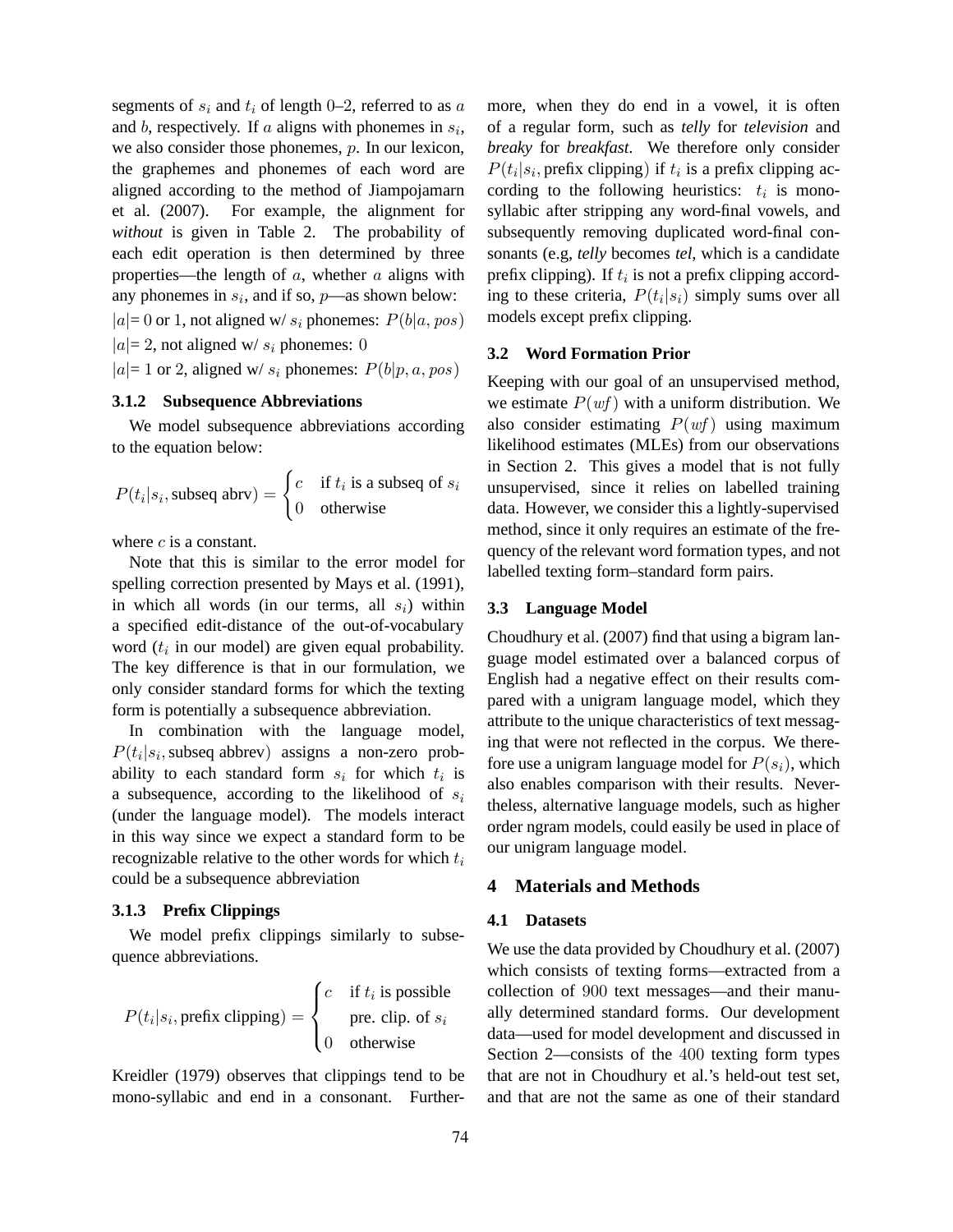forms. The test data consists of 1213 texting forms and their corresponding standard forms. A subset of 303 of these texting forms differ from their standard form.<sup>7</sup> This subset is the focus of this study, but we also report results on the full dataset.

# **4.2 Lexicon**

We construct a lexicon of potential standard forms such that it contains most words that we expect to encounter in text messages, yet is not so large as to make it difficult to identify the correct standard form. Our subjective analysis of the standard forms in the development data is that they are frequent, non-specialized, words. To reflect this observation, we create a lexicon consisting of all single-word entries containing only alphabetic characters found in both the CELEX Lexical Database (Baayen et al., 1995) and the CMU Pronouncing Dictionary.<sup>8</sup> We remove all words of length one (except *a* and *I*) to avoid choosing, e.g., the letter *r* as the standard form for the texting form *r*. We further limit the lexicon to words in the 20K most frequent alphabetic unigrams, ignoring case, in the Web 1T 5-gram Corpus (Brants and Franz, 2006). The resulting lexicon contains approximately 14K words, and excludes only three of the standard forms—*cannot*, *email*, and *online*—for the 400 development texting forms.

# **4.3 Model Parameter Estimation**

MLEs for  $P(g_t|g_s, pos)$ —needed to estimate  $P(t_i|s_i)$ , stylistic variation)—could be estimated from texting form–standard form pairs. However, since our system is unsupervised, no such data is available. We therefore assume that many texting forms, and other similar creative shortenings, occur on the web. We develop a number of character substitution rules, e.g.,  $s \Rightarrow z$ , and use them to create hypothetical texting forms from standard words. We then compute MLEs for  $P(g_t|g_s, pos)$  using the frequencies of these derived forms on the web.

We create the substitution rules by examining examples in the development data, considering fast speech variants and dialectal differences (e.g., voicing), and drawing on our intuition. The derived forms are produced by applying the substitution rules to the words in our lexicon. To avoid considering forms that are themselves words, we eliminate any form found in a list of approximately 480K words taken from SOWPODS<sup>9</sup> and the Moby Word Lists.<sup>10</sup> Finally, we obtain the frequency of the derived forms from the Web 1T 5-gram Corpus.

To estimate  $P(h_t|p_s, h_s, pos)$ , we first estimate two simpler distributions:  $P(h_t | h_s, pos)$  and  $P(h_t|p_s, pos)$ .  $P(h_t|h_s, pos)$  is estimated in the same manner as  $P(g_t|g_s, pos)$ , except that two character substitutions are allowed.  $P(h_t|p_s, pos)$  is estimated from the frequency of  $p_s$ , and its alignment with  $h_t$ , in a version of CELEX in which the graphemic and phonemic representation of each word is many–many aligned using the method of Jiampojamarn et al.  $(2007).^{11}$   $P(h_t|p_s, h_s, pos)$ is then an evenly-weighted linear combination of  $P(h_t | h_s, pos)$  and  $P(h_t)$ Finally, we smooth each of  $P(g_t|g_s, pos)$  and  $P(h_t|p_s, h_s, pos)$ using add-alpha smoothing.

We set the constant  $c$  in our word models for subsequence abbreviations and prefix clippings such that  $\sum_{s_i} P(t_i | s_i, wf) P(s_i) = 1$ . We similarly normalize  $P(t_i|s_i)$ , stylistic variation) $P(s_i)$ .

We use the frequency of unigrams (ignoring case) in the Web 1T 5-gram Corpus to estimate our language model. We expect the language of text messaging to be more similar to that found on the web than that in a balanced corpus of English.

#### **4.4 Evaluation Metrics**

To evaluate our system, we consider three accuracy metrics: in-top-1, in-top-10, and in-top- $20.^{12}$  Intop- $n$  considers the system correct if a correct standard form is in the  $n$  most probable standard forms. The in-top-1 accuracy shows how well the system determines the correct standard form; the in-top-10

Choudhury et al. report that this dataset contains  $1228$  texting forms. We found it to contain 1213 texting forms corresponding to 1228 standard forms (recall that a texting form may have multiple standard forms). There were similar inconsistencies with the subset of texting forms that differ from their standard forms. Nevertheless, we do not expect these small differences to have an appreciable effect on the results.

 ${}^{8}$ http://www.speech.cs.cmu.edu/cqi-bin/ cmudict

<sup>9</sup>http://en.wikipedia.org/wiki/SOWPODS

<sup>10</sup>http://icon.shef.ac.uk/Moby/

<sup>&</sup>lt;sup>11</sup>We are very grateful to Sittichai Jiampojamarn for providing this alignment.

 $12$ These are the same metrics used by Choudhury et al. (2007), although we refer to them by different names.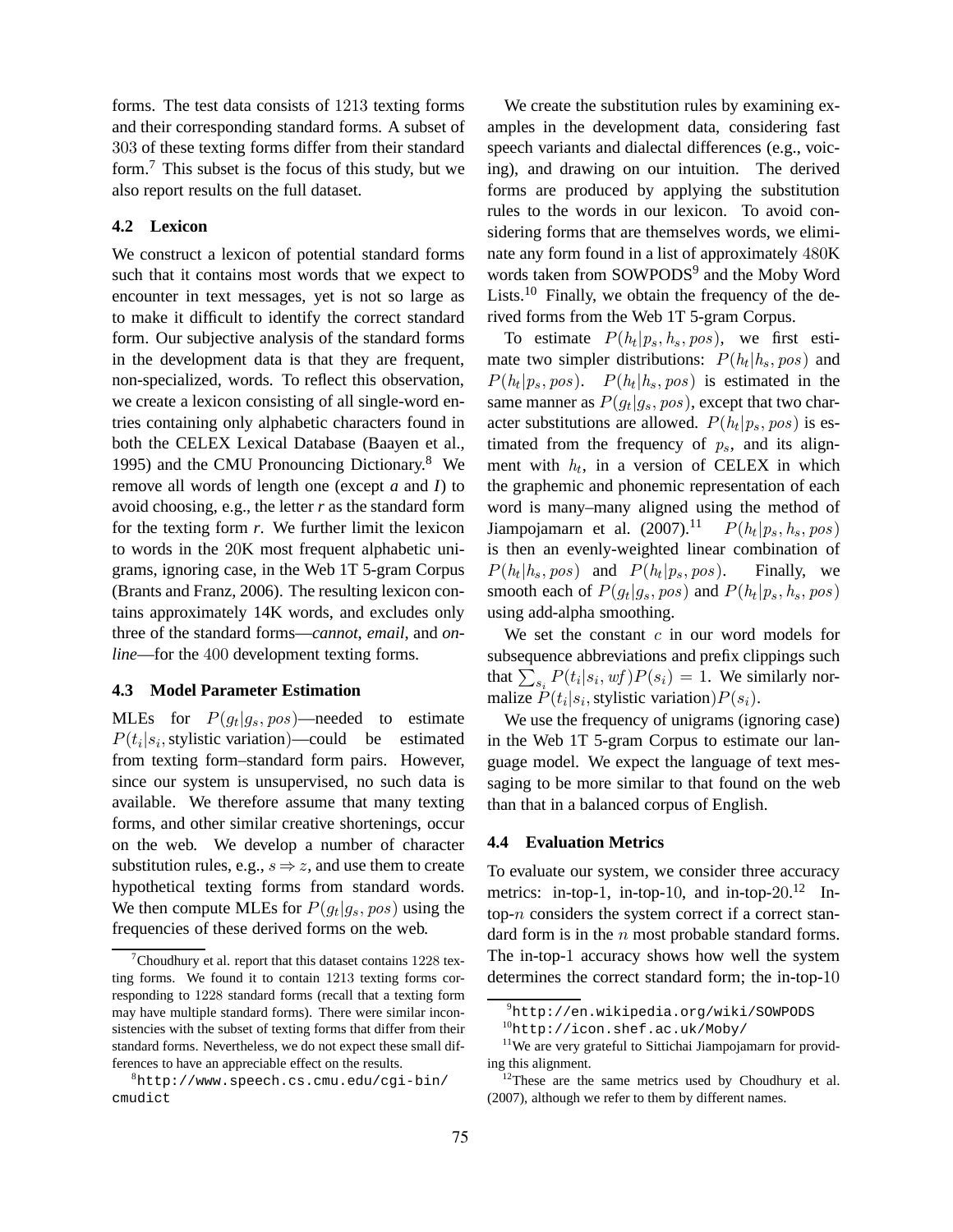| Model            | % accuracy |           |        |
|------------------|------------|-----------|--------|
|                  | $Top-1$    | Top- $10$ | Top-20 |
| Uniform          | 59.4       | 83.8      | 87.8   |
| MLE.             | 55.4       | 84.2      | 86.5   |
| Choudhury et al. | 59.9       | 84.3      | 88.7   |

Table 3: % in-top-1, in-top-10, and in-top-20 accuracy on test data using both estimates for  $P(wf)$ . The results reported by Choudhury et al. (2007) are also shown.

and in-top-20 accuracies may be indicative of the usefulness of the output of our system in other tasks which could exploit a ranked list of standard forms, such as machine translation.

## **5 Results and Discussion**

In Table 3 we report the results of our system using both the uniform estimate and the MLE of  $P(wf)$ . Note that there is no meaningful random baseline to compare against here; randomly ordering the 14K words in our lexicon gives very low accuracy. The results using the uniform estimate of  $P(wf)$  a fully unsupervised system—are very similar to the supervised results of Choudhury et al. (2007). Surprisingly, when we estimate  $P(wf)$  using MLEs from the development data—resulting in a lightlysupervised system—the results are slightly worse than when using the uniform estimate of this probability. Moreover, we observe the same trend on development data where we expect to have an accurate estimate of  $P(wf)$  (results not shown). We hypothesize that the ambiguity of the categories of text forms (see Section 2) results in poor MLEs for  $P(wf)$ , thus making a uniform distribution, and hence fullyunsupervised approach, more appropriate.

**Results by Formation Type** We now consider intop-1 accuracy for each word formation type, in Table 4. We show results for the same word formation processes as in Table 1, except for h-clippings and punctuation, as no words of these categories are present in the test data. We present results using the same experimental setup as before with a uniform estimate of  $P(wf)$  (All), and using just the model corresponding to the word formation process (Specific), where applicable.<sup>13</sup>

| Formation type      | Freq.   | % in-top-1 acc. |       |
|---------------------|---------|-----------------|-------|
|                     | $n=303$ | Specific        | All   |
| Stylistic variation | 121     | 62.8            | 67.8  |
| Subseq. abbrev.     | 65      | 56.9            | 46.2  |
| Prefix clipping     | 25      | 44.0            | 20.0  |
| G-clipping          | 56      |                 | 91.1  |
| Syll. letter/digit  | 16      |                 | 50.0  |
| Unclear             | 12      |                 | 0.0   |
| Spelling error      | 5       |                 | 80.0  |
| Suffix clipping     | 1       |                 | 0.0   |
| Phonetic abbrev.    | 1       |                 | 0.0   |
| Error               | 1       |                 | (0.0) |

Table 4: Frequency (Freq.), and % in-top-1 accuracy using the formation-specific model where applicable (Specific) and all models (All) with a uniform estimate for  $P(wf)$ , presented by formation type.

We first examine the top panel of Table 3 where we compare the performance on each word formation type for both experimental conditions (Specific and All). We first note that the performance using the formation-specific model on subsequence abbreviations and prefix clippings is better than that of the overall model. This is unsurprising since we expect that when we know a texting form's formation process, and invoke a corresponding specific model, our system should outperform a model designed to handle a range of formation types. However, this is not the case for stylistic variations; here the overall model performs better than the specific model. We observed in Section 2 that some texting forms do not fit neatly into our categorization scheme; indeed, many stylistic variations are also analyzable as subsequence abbreviations. Therefore, the subsequence abbreviation model may benefit normalization of stylistic variations. This model, used in isolation on stylistic variations, gives an in-top-1 accuracy of 33.1%, indicating that this may be the case.

Comparing the performance of the individual word models on only word types that they were designed for (column Specific in Table 4), we see that the prefix clipping model is by far the lowest, indicating that in the future we should consider ways of improving this word model. One possibility is to incorporate phonemic knowledge. For example, both *friday* and *friend* have the same probability un-

 $13$ In this case our model then becomes, for each word formation process  $wf$ ,  $argmax_{s_i} P(t_i|s_i, wf)P(s_i)$ .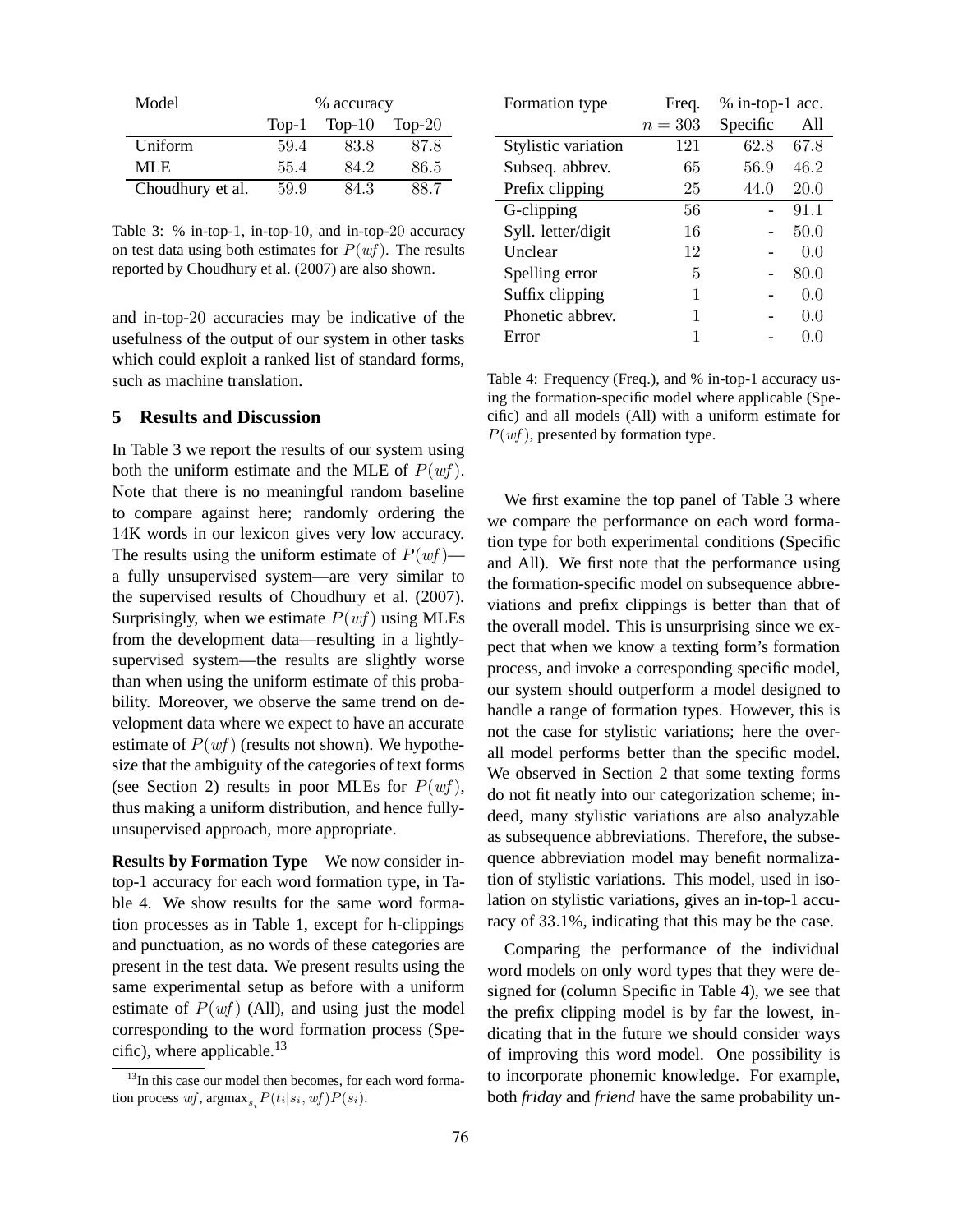der  $P(t_i|s_i)$ , prefix clipping) for the texting form *fri*, which has the standard form *friday* in our data. (The language model, however, does distinguish between these forms.) However, if we consider the phonemic representations of these words, *friday* might emerge as more likely. Syllable structure information may also be useful, as we hypothesize that clippings will tend to be formed by truncating a word at a syllable boundary. We may similarly be able to improve our estimate of  $P(t_i|s_i)$ , subseq. abrrev.). For example, both *text* and *taxation* have the same probability under this distribution, but intuitively *text*, the correct standard form in our data, seems more likely. We could incorporate knowledge about the likelihood of omitting specific characters, as in Choudhury et al. (2007), to improve this estimate.

We now examine the lower panel of Table 4, in which we consider the performance of the overall model on the word formation types that are not explicitly modeled. The very high accuracy on gclippings indicates that since these forms are also a type of subsequence abbreviation, we do not need to construct a separate model for them. We in fact also conducted experiments in which g-clippings and hclippings were modeled explicitly, but found these extra models to have little effect on the results.

Recall from Section 3.1 our hypothesis that suffix clippings, spelling errors, and phonetic abbreviations have common properties with formation types that we do model, and therefore the system will perform reasonably well on them. Here we find preliminary evidence to support this hypothesis as the accuracy on these three word formation types (combined) is 57.1%. However, we must interpret this result cautiously as it only considers seven expressions. On the syllabic letter and digit texting forms the accuracy is 50.0%, indicating that our heuristic to replace digits in texting forms with an orthographic representation is reasonable.

The performance on types of expressions that we did not consider when designing the system unclear and error—is very poor. However, this has little impact on the overall performance as these expressions are rather infrequent.

**Results by Model** We now consider in-top-1 accuracy using each model on the 303 test expressions; results are shown in Table 5. No model on its

| Model               | % in-top-1 accuracy |
|---------------------|---------------------|
| Stylistic variation | 51.8                |
| Subseq. Abbrev.     | 44.2                |
| Prefix clipping     | 10.6                |

Table 5: % in-top-1 accuracy on the 303 test expressions using each model individually.

own gives results comparable to those of the overall model (59.4%, see Table 3). This indicates that the overall model successfully combines information from the specific word formation models.

Each model used on its own gives an accuracy greater than the proportion of expressions of the word formation type for which the model was designed (compare accuracies in Table 5 to the number of expressions of the corresponding word formation type in the test data in Table 4). As we note in Section 2, the distinctions between the word formation types are not sharp; these results show that the shared properties of word formation types enable a model for a specific formation type to infer the standard form of texting forms of other formation types.

**All Unseen Data** Until now we have discussed results on our test data of 303 texting forms which differ from their standard forms. We now consider the performance of our system on all 1213 unseen texting forms, 910 of which are identical to their standard form. Since our model was not designed with such expressions in mind, we slightly adapt it for this new task; if  $t_i$  is in our lexicon, we return that form as  $s_i$ , otherwise we apply our model as usual, using the uniform estimate of  $P(wf)$ . This gives an in-top-1 accuracy of 88.2%, which is very similar to the results of Choudhury et al. (2007) on this data of 89.1%. Note, however, that Choudhury et al. only report results on this dataset using a uniform language model; $^{14}$  since we use a unigram language model, it is difficult to draw firm conclusions about the performance of our system relative to theirs.

# **6 Related Work**

Aw et al. (2006) model text message normalization as translation from the texting language into the

<sup>&</sup>lt;sup>14</sup>Choudhury et al. do use a unigram language model for their experiments on the 303 texting forms which differ from their standard forms (see Section 3.3).